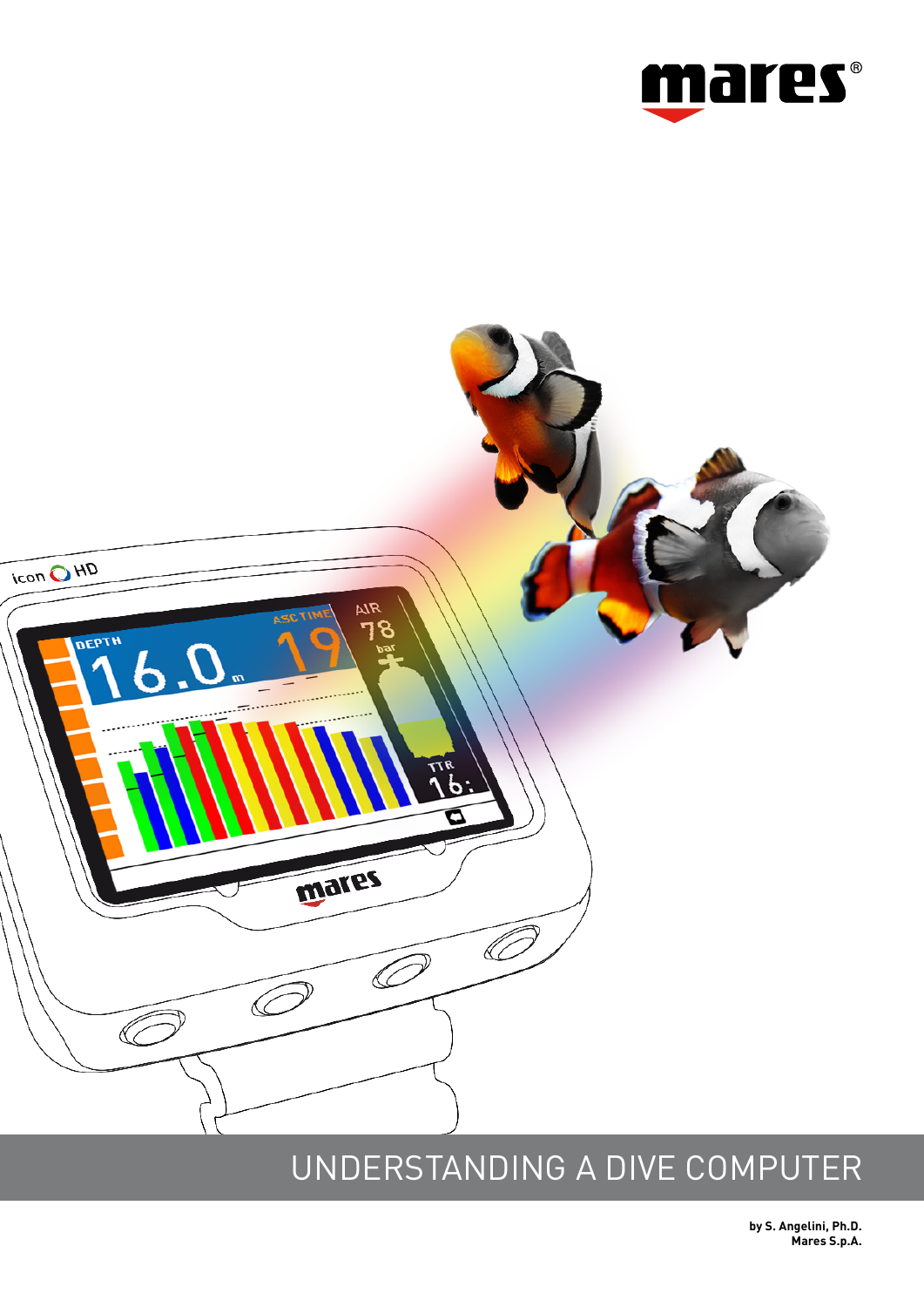## **• UNDERSTANDING A DIVE COMPUTER**

The decompression algorithm in a dive computer is an attempt to replicate the effects of a dive on the human body using mathematical formulas. The on-take and release of nitrogen are simulated using a certain number of so-called compartments, each of which represents a tissue group in the body. So for instance we have a compartment representing the muscles, one representing the bones etc.

The tissues are identified by their half time<sup>1</sup>, a parameter indicative of the speed at which it takes on nitrogen. The Mares algorithm utilizes ten tissues, with the following half times in minutes: 2.5, 5, 10, 20, 30, 40, 60, 80, 120 and 240. Tissues with short half times are called "fast", tissues with long half times are called "slow".

Each tissue is also identified by a second parameter, the so-called M value<sup>2</sup>. This represents the ratio of the maximum amount of pressure (also called tension) with respect to ambient pressure which a given tissue can tolerate. The term used to describe excess pressure in a tissue with respect to ambient pressure is "supersaturation".

In essence, a dive computer tracks the ongassing and offgassing of nitrogen in each tissue, based on the time-depth profile and the half time of each tissue. **The control criterion for a safe ascent is that no tissue exceeds the M value during the dive or upon surfacing.** If the criterion is not met, then the ascent is interrupted by one or more decompression stops during which nitrogen can be offgassed while the diver is at an ambient pressure at

which the control criterion is met.

In this document we describe how nitrogen pressure (also referred to as tissue tension) evolves during a dive and how it affects the decompression calculation. For this purpose we use the new tissue graph feature in Icon HD Net Ready Firmware 4.0, which allows following the evolution of the tension in each tissue "live" during the dive. The same tissue tension evolution can be viewed in retrospect on a PC or Mac, (using DiveOrganizer or DivesDiary, respectively) after having downloaded any compatible Mares dive computer.



#### Partial pressure of inhaled nitrogen, in same scale as nitrogen pressure in each tissue



axis, with the half times increasing from left to right. Each tissue is represented by two vertical bars. The height of the left bar represents the instantaneous load calculated at any given moment in time. The height of the right bar reflects the projected value after an ascent to the surface at 10m/33ft per minute from the current depth. This is very important because during an ascent nitrogen is still being exchanged and this must be accounted for (this is quite obvious when one considers that an ascent from 40m/130ft lasts at least 4 minutes, almost twice the half time of the fastest tissue and almost a full half time of the second fastest tissue).

Depending on the status of the tissue at a given time, the left bar can be a little bit higher or a little bit lower than the right bar. It is higher if the tissue is rather full of nitrogen and during the ascent is going to offgas due to the diminishing pressure. It is lower if the tissue is still rather empty and in spite of the diminishing pressure encountered during the ascent, will ongas more than it will offgas (obviously, every tissue will offgas if near enough to the surface). Note that for the slow tissues to the far right, due to the long half times, the difference during an ascent is imperceptible and the two bars representative of a tissue have the same height.

The vertical axis of the graph is normalized so that for each tissue the M value is at the same height. We then draw a horizontal line across the graph at this value. We call this line the "zero" line, as in 0m, i.e. surface. It allows a quick visual check: if any of the right bars crosses this line during the dive, it means that if we were to ascend to the surface right now the corresponding tissue would violate the control criterion (it would have exceeded the M value). Consequently this implies that we have incurred a decompression obligation, i.e. we need to spend some time below the surface (at higher than surface ambient pressure at which the control criterion is still met) where we can offgas some nitrogen in order to reduce the height of the bar until it drops again below the zero line. To make the graph more immediately understandable, the right bars turn from BLUE to RED when it crosses the zero line. Hence a RED right bar is indicative of a mandatory decompression stop. When enough nitrogen has been released for the bar to drop again underneath the zero line, its color reverts to blue.

The graph features a second horizontal line, above the zero line, which we call the "3m/10ft" line. It represents the control criterion applied to a depth of 3m/10ft. Similarly to what we have seen regarding the zero line, any right bar that crosses this line implies that if we were to ascend now, we would be in violation of the control criterion already at 3m/10ft. In other words, as soon as a right bar crosses this line we have incurred a 6m/20ft decompression obligation<sup>3</sup>. This line of reasoning can be extended also to a 9m/30ft stop and beyond, but we limit our

- The name stems from the definition that within this time, a tissue will reduce the difference from its initial state to the new condition by half. Within two half times a tissue reduces the gap by 75% (50% of the remaining 50% in the second half time), by 87.5 in three half times, 93.75% in 4 half times, 96.875% in 5 half times and 98.44% in 6 half times.
- <sup>2</sup> In the Mares RGBM algorithm, M values are dynamic and adapt themselves to the profile.
- <sup>3</sup> A 6m/20ft stop does not mean that we have to stop at 6m, rather it means that we cannot go as shallow as 3m/10ft, as much as a 3m/10ft stop does not mean that we have to stop at 3m/10 but rather that we cannot ascend directly to the surface. The usage of 3m/10ft increments in defining the decompression stops implies that if our nitrogen load is incompatible with the ambient pressure at 3m/10ft, we have to stop at 6m/20ft until we offgas enough nitrogen to become compatible with the ambient pressure at 3m/10ft.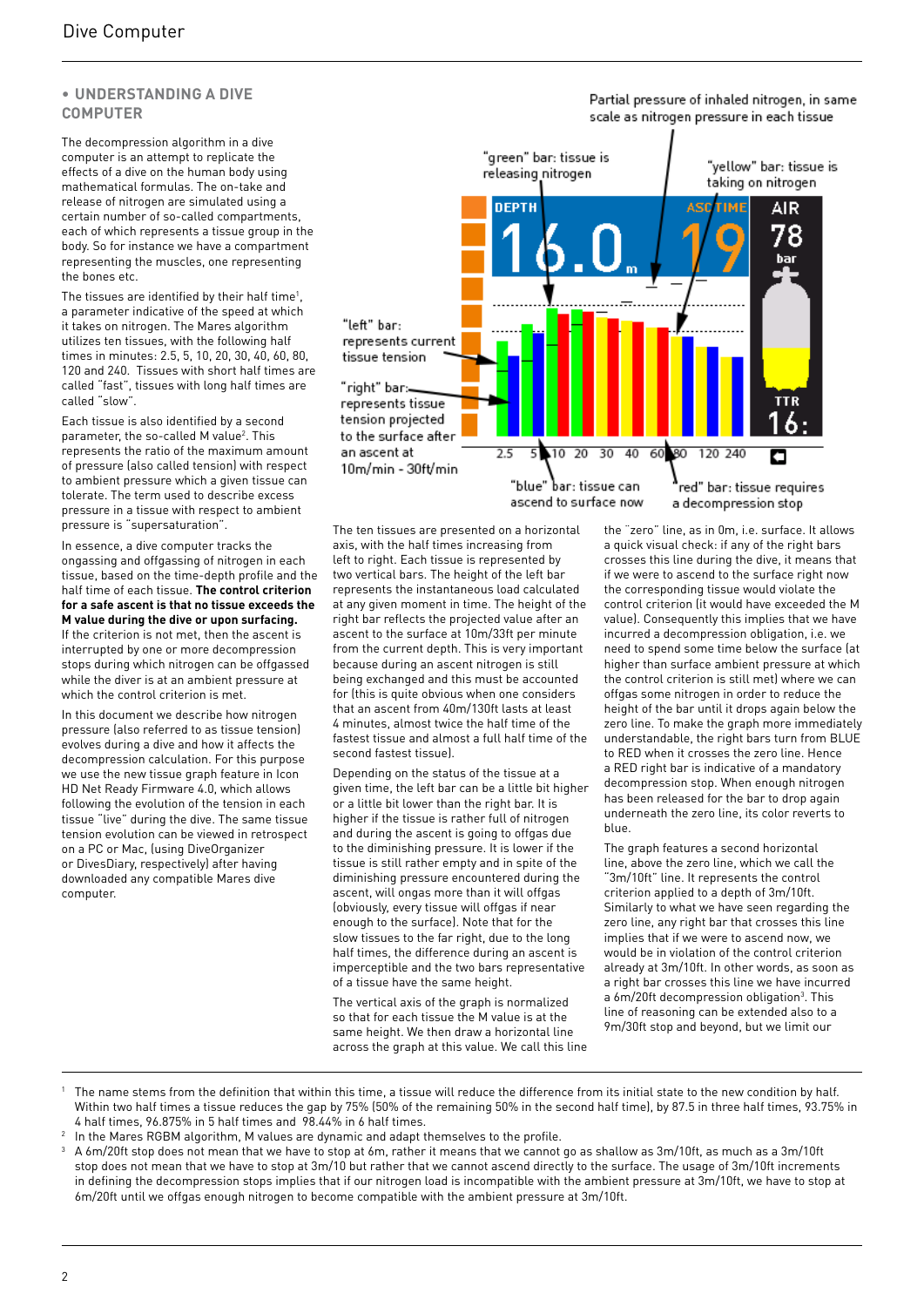representation to these two lines in order not to overcrowd the graph.

Since the M values are not the same for each tissue (faster tissues tolerate more supersaturation than slower tissues), and since all tissues start the first dive with 0.79 atm of partial pressure of nitrogen (tissues in equilibrium with air at atmospheric conditions at sea level<sup>4</sup>), it results that at the beginning of a first dive the tissues to the left are lower than the tissues to the right<sup>5</sup>. We use the term "first dive" to refer to a non-repetitive dive, so that there is no residual nitrogen from a previous dive to alter the landscape. Everything described in the following applies to repetitive dives as well, of course, with the only difference that the starting point is not with all tissues at 0.79 atm of ppN<sub>2</sub> but at a higher level, accounting for what remained from the previous dive and interceding surface interval. Graphically, however, it becomes obvious why a repetitive dive is more restrictive than a non-repetitive dive: if there is nitrogen left over from a previous dive, each bar will be closer to the zero line at the beginning of the dive and hence for any given depth there is less time available before one of them crosses the limit.

Corresponding to each tissue, the graph presents also a small horizontal segment, superposed to the left bar of each tissue. The position of this segment along the vertical axis represents the partial pressure of nitrogen in the inhaled gas. During a dive you will see this segment move up and down with increasing/ decreasing depth. In case of a gas switch, say from air to 80% nitrox, there will be a sharp jump in the position of this segment.

The position of this segment along the vertical axis plays an important role in understanding the tissue dynamics, since the distance between it and the top of the bar represents the difference in nitrogen partial pressure in the tissue and in the inhaled gas, i.e. the driving force of the gas exchange. This is also called pressure gradient. If the two are far apart, there is strong ongassing or offgassing (within the limitations of the half time). If the two are close, the tissue is almost in equilibrium. Note that, for easier interpretation of the graph, when the segment is ABOVE the bar and thus the tissue is taking on gas (partial pressure of inhaled gas is higher than the partial pressure in the tissue) the bar itself is YELLOW; when the segment is INSIDE the bar and thus the tissue is offgassing (partial pressure of inhaled gas is lower than the partial pressure in the tissue) the bar itself is GREEN.

## **• APPLICATION OF THE TISSUE GRAPH TO A SQUARE DIVE**

We utilize a square dive to 30m/100ft for 30min because conceptually it is the easiest profile to describe the various aspects presented above. We analyze the saturation status of all tissues in 9 particular instances of the dive. For this we use the graphics as provided by Icon HD during the dive itself. We start with the situation at the very beginning of the dive, depicted in Figure 1. We see that all tissues are well below the zero line and we also see that the small segment representing the partial pressure of the inhaled gas is aligned with the top of each bar (equilibrium at atmospheric conditions). In case of a nitrox dive, the segment would be inside the bar, indicative of the fact that breathing nitrox on the surface would lead to initial offgassing.

21 - 11.03.2014 - 08:09

1





Fig. 1: Tissue tension at beginning of dive.

In Figure 2 we see the situation at the end of the descent: the bars have grown slightly in height as nitrogen has been absorbed over the minute and a half long descent. We can see also that the segments representing the nitrogen pressure in the inhaled gas have travelled upwards, indicative that gas is being forced into the tissues at a speed proportional to the distance between each segment and the top of each bar.

21 - 11.03.2014 - 08:09





Fig. 2: Tissue tension at end of descent.

At constant depth, the speed at which a tissue ongasses diminishes over time, as the difference in pressures between inhaled gas and tissue saturation decreases. This can be seen graphically because the segment symbolizing the inhaled nitrogen pressure does not move (since the depth is constant) while the bar increases as nitrogen is absorbed, so the two get closer. If one stays long enough at a constant depth, the tissue will reach the segment $6$  and no gas transfer takes place any longer: the tissue is said to be in equilibrium (or saturated). In Figure 5 further below we can see that after 30 minutes at 30m, indeed the 2.5 and 5 minutes tissues are saturated, while the slower tissues are farther away from pressure equality the longer the tissue half time.

In Figure 3 we see the situation at minute 18, just prior to the end of the no deco limits: we can see that the fastest tissue is practically saturated (the segment and the top of the bar coincide) whereas the very slow tissues have grown only very little. But what stands out most in this instance is the fact that the right bar of the third segment is about to touch the horizontal line. Indeed, at the very next time step, show in Figure 4, it will cross this limit.

<sup>4</sup> For dives in high altitude mountain lakes the atmospheric pressure is lower than at sea level, and this is automatically adjusted for in the dive computer. M-values for such dives change as well, and have to be adjusted manually by selecting the corresponding altitude class in the dive computer.

<sup>5</sup> Since the position of the M value along the vertical axis was set to be the same for all tissues, the initial height for the bars for each tissue is the height of the zero line divided by the M value of the tissue itself.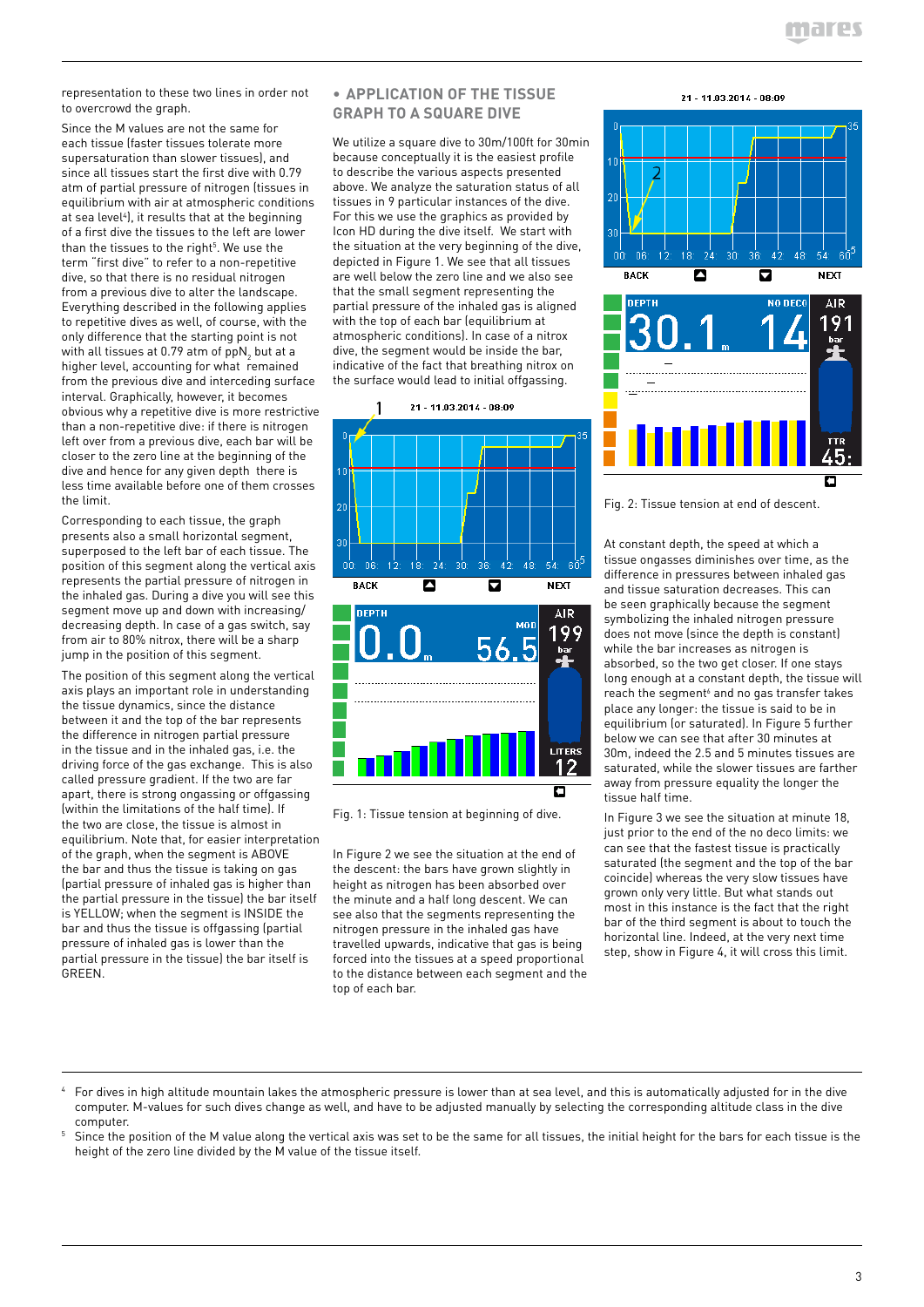



Fig. 3: Tissue tension at end of no deco limit.

In Figure 4 the third tissue has crossed the zero line. As discussed above, this signifies that this tissue, if taken to the surface at 10m/min, will be in violation of the control criterion and **hence this is the beginning of the decompression obligation**. For easy graphic interpretation, the bar itself turns from blue to red. What is also interesting is that the left bar of the second tissue is also over the limit, but this tissue would offgass enough during a normal ascent not to violate the control criterion.





Fig. 4: Tissue tension at beginning of a decompression obligation.

Let's now take a look at the end of the 30m/100ft section in Figure 5: we see that the control criterion is violated by 5 segments. Curiously, the first two tissues, now both saturated at 4atm absolute pressure, will offgas enough during ascent not to ever violate the control criterion. In other words, for dives up to 30m the first two tissues are never going to be the limiting factor. We also see that a depth decrease of 0.5m/2ft is sufficient to make the first two tissues switch over to offgassing, which makes sense since they were saturated at 30m and any decrease in pressure will bring the little segment underneath the top of the bar.







Fig. 5: Tissue tension upon beginning of ascent.

Let's now ascend to the depth of the deep stop, Figure 6: we see that the first four tissues are offgassing under an appreciable gradient (distance from the top of the bar to the horizontal segment). The fifth bar is still ongassing, but at a very reduced gradient. Only from the 6th tissue onward is there still considerable gradient for ongassing. This is the 40 minute tissue, so a two-minute deep stop here will hardly affect the status of its saturation. The 2 minutes however will allow the fast (and sensitive tissues) to get rid of a good amount of gas while the ambient pressure is relatively high, thus controlling microbubble growth.

21 - 11.03.2014 - 08:09





Fig. 6: Tissue tension at beginning of deep stop.

From the point of view of the algorithm, for this profile a deep stop can thus be seen as advantageous during an ascent. This can be inferred from Figure 7, showing the tissue saturation at the end of the deep stop: the green bars have drop markedly while hardly anything has changed in the yellow bars.

Pressure equality is reached asymptotically, but in practical terms we can consider this to happen within 6 half times.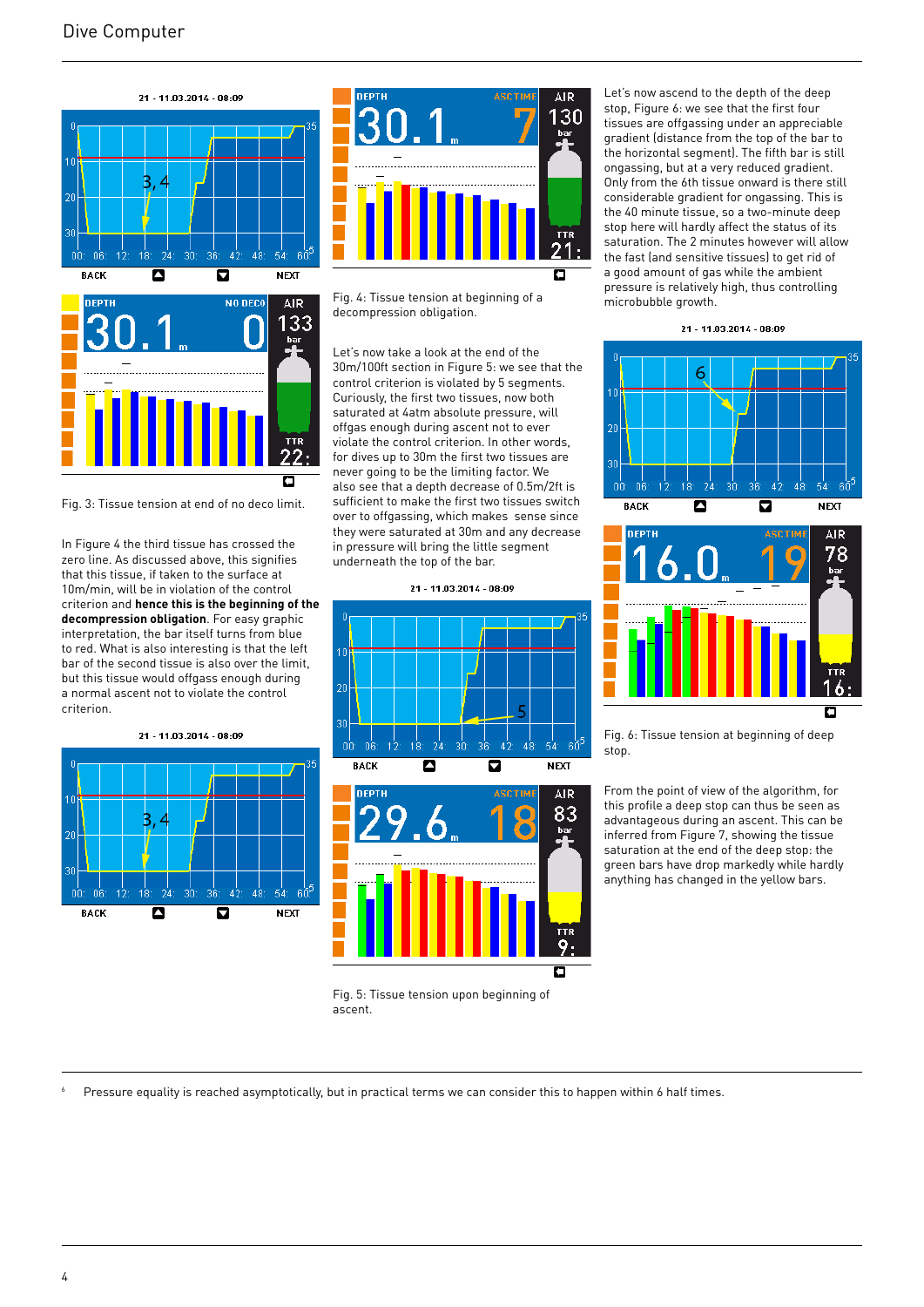



Fig. 7: Tissue tension at end of deep stop.

We now proceed to the depth of the deco stop, Figure 8, and see that all but the slowest tissue are offgassing, and still 5 of them are violating the control criterion.

21 - 11.03.2014 - 08:09



Fig. 8: Tissue tension at beginning of deco stop.

In Figure 9 we see the situation at the end of the decompression obligation: all blue bars are now below the limit line. However, there is no margin of safety, the bars are barely satisfying the criterion for a safe ascent. This is why it is a good idea to always perform a 3-5 minute safety stop at 3-5m/10-15ft, even after at the end of a decompression dive.

21 - 11.03.2014 - 08:09



Fig. 9: Tissue tension at the end of deco stop.

**• APPLICATION OF THE TISSUE GRAPH TO AN ACTUAL DIVE PROFILE INCLUDING A SWITCH TO A HIGH-OXYGEN-CONTENT DECOMPRESSION GAS.**

Figures 10 and 11 depict the situation during a real dive in which a gas switch from air to 80% nitrox was performed. In particular, they show the tissue tension just before and just after the gas switch. It is quite obvious why using a high O2 deco mix is so advantageous. The partial pressure of nitrogen in the inhaled gas drops significantly, and not only are two more tissues offgassing rather than ongassing, but the pressure gradients for offgassing have increased significantly in the tissues that were already offgassing.





Fig. 10: Tissue tension just before a gas switch.

 $5 - 19.03.2014 - 15:52$ 





Fig. 11: Tissue tension just after a gas switch.

For the same dive, Figure 12 shows the tissue saturation at the end of mandatory decompression and Figure 13 shows the tissue saturation 5 minutes later. The bars decrease further and the farther the bars from the lower horizontal line, the safer the dive.